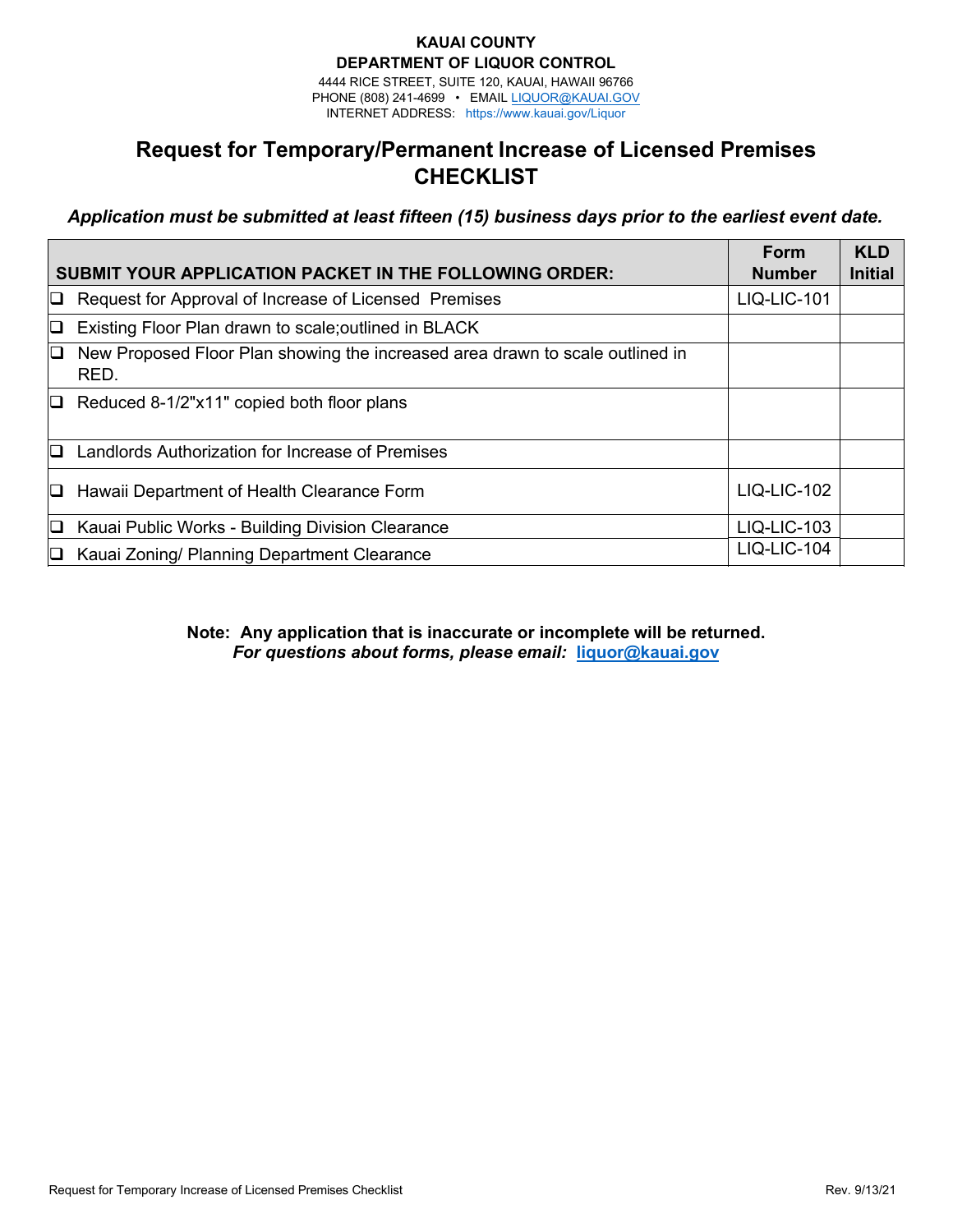

**DEPARTMENT OF LIQUOR CONTROL T H E C O U N T Y O F K A U A ' I**

**DEREK S. K. KAWAKAMI,** MAYOR **MICHAEL A. DAHILIG,** MANAGING DIRECTOR

### **REQUEST FOR APPROVAL OF PERMANENT REDUCTION OR TEMPORARY/PERMANENT INCREASE OF LICENSED PREMISES** HRS §281-62

*Complete this form to request approval of permanent reduction, temporary increase, or permanent increase of licensed premises, and provide the required attachments as requested below. For temporary reduction of a licensed premises refer to form LIQ-LIC-158.*

| <b>CHECK ONE:</b>                                                                                          |                             |                                                                                                                |  |  |
|------------------------------------------------------------------------------------------------------------|-----------------------------|----------------------------------------------------------------------------------------------------------------|--|--|
| <b>Permanent Reduction</b>                                                                                 | <b>●</b> Temporary Increase | Permanent Increase                                                                                             |  |  |
| <b>LICENSEE INFORMATION:</b>                                                                               |                             |                                                                                                                |  |  |
|                                                                                                            |                             | Liquor License No. ___________________________Bus. Ph#____________________________Mobile Ph#__________________ |  |  |
|                                                                                                            |                             |                                                                                                                |  |  |
|                                                                                                            |                             |                                                                                                                |  |  |
|                                                                                                            |                             |                                                                                                                |  |  |
| Reason for Increase or Reduction of Licensed Premises: Name of the Marine School of the New York Premises: |                             |                                                                                                                |  |  |
|                                                                                                            |                             |                                                                                                                |  |  |

 $\bot$  , and the state of the state of the state of the state of the state of the state of the state of the state of the state of the state of the state of the state of the state of the state of the state of the state of th

#### **PERMANENT REDUCTION - Required documents to be provided with request**

- $\Box$  Existing Floor Plan drawn to scale; outline the licensed area in "black".<br>  $\Box$  New Proposed Floor Plan showing the reduced area drawn to scale an
- New Proposed Floor Plan showing the reduced area drawn to scale and outlined in "red".
- $\Box$  Reduced 8  $\frac{1}{2}$ " x 11" copies of both floor plans.
- $\Box$  Landlord Authorization for permanent reduction of licensed premises

#### **TEMPORARY INCREASE – Required documents to be provided with request**

 $\Box$  Existing Floor Plan with the dimensions of the current licensed premises in "black", and the limits of the proposed temporary increase outlined in "red".

> www.kauai.gov 4444 Rice Street Suite 120 • Līhu'e, Hawai'i 96766 • (808) 241-4966 (b) • (808) 241-6585 (f)

> > An Equal Opportunity Employer

- $\Box$  Landlord Authorization for temporary increase of licensed premises
- Duration Date(s)/Time(s) From \_\_\_\_\_\_\_\_\_\_\_\_\_\_\_\_\_\_\_\_\_\_\_\_\_ To \_\_\_\_\_\_\_\_\_\_\_\_\_\_\_\_\_\_\_\_\_\_\_\_\_ D Department of Health Clearance (LIQ-LIC-102)

- □ Public Works Building Division Clearance (LIQ-LIC-103)
- □ Zoning Clearance (LIQ-LIC-104)

#### **PERMANENT INCREASE – Required documents to be provided with request**

- Existing Floor Plan drawn to scale; outline the licensed area in "black".
- $\Box$  New Proposed Floor Plan showing the increased area drawn to scale and outlined in "red".

\_\_\_\_\_\_\_\_\_\_\_\_\_\_\_\_\_\_\_\_\_\_\_\_\_\_\_\_\_\_\_\_\_\_\_\_\_\_\_\_\_\_\_\_\_\_\_\_\_ \_\_\_\_\_\_\_\_\_\_\_\_\_\_\_\_\_\_\_\_\_\_\_\_\_\_\_\_\_

\_\_\_\_\_\_\_\_\_\_\_\_\_\_\_\_\_\_\_\_\_\_\_\_\_\_\_\_\_\_\_\_\_\_\_\_\_\_\_\_\_\_\_\_\_\_\_\_\_ \_\_\_\_\_\_\_\_\_\_\_\_\_\_\_\_\_\_\_\_\_\_\_\_\_\_\_\_\_

- $\Box$  Reduced 8 1/2" x 11" copied of both floor plans.
- □ Landlord Authorization for permanent increase of licensed premises.
- D Department of Health Clearance (LIQ-LIC-102)
- □ Public Works Building Division Clearance (LIQ-LIC-103)
- □ Zoning Clearance (LIQ-LIC-104)

SIGNATURE OF LICENSEE DATE OF LICENSEE DATE

PRINTED NAME OF LICENSEE THE STATE STATE TIME TITLE

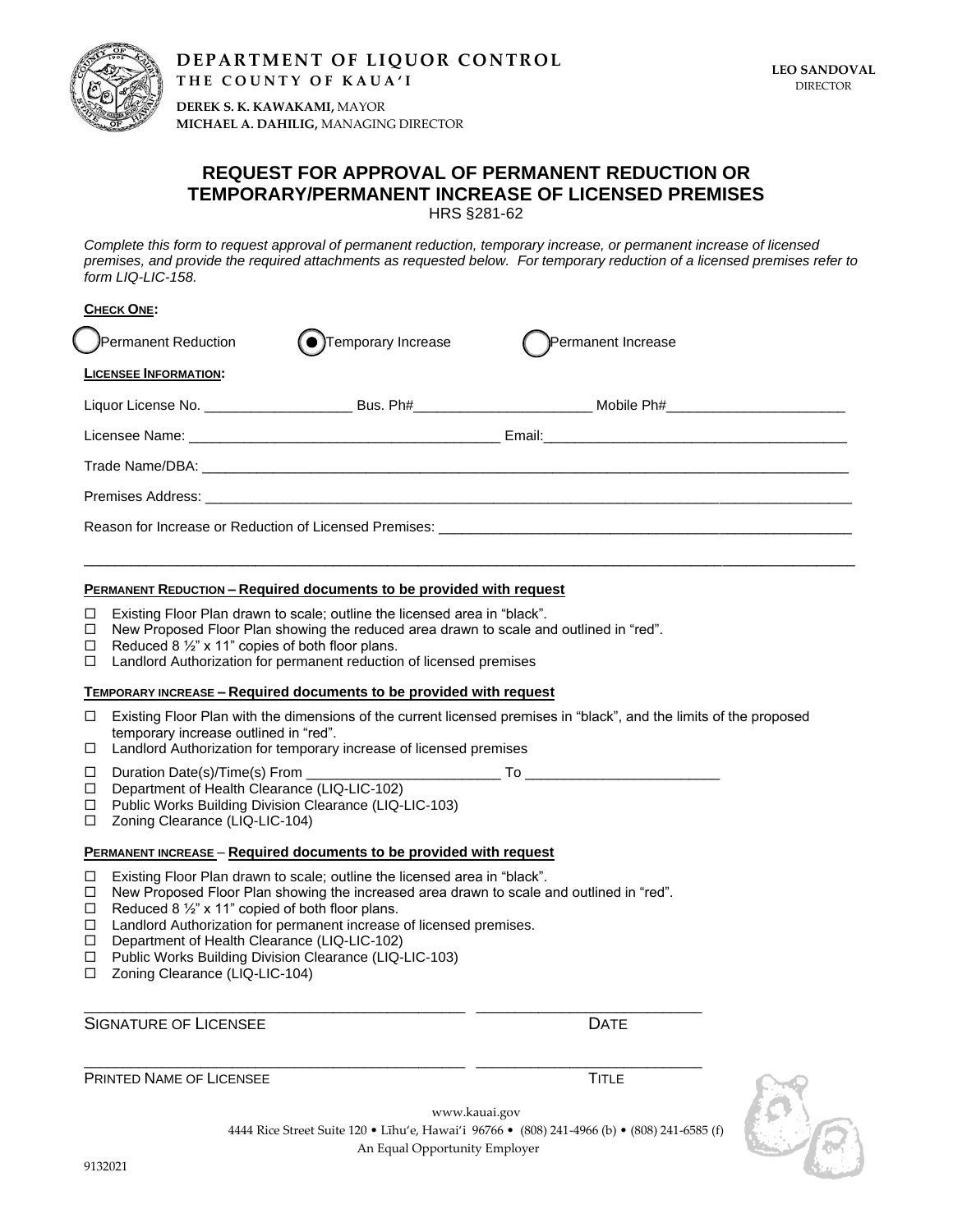

# **DEPARTMENT OF LIQUOR CONTROL**

**DEREK S. K. KAWAKAMI,** MAYOR **MICHAEL A. DAHILIG,** MANAGING DIRECTOR

## **REQUEST FOR** HAWAII DEPARTMENT OF HEALTH CLEARANCE

The Liquor Commission requires a clearance from the Hawaii Department of Health for the site of the proposed licensed business premises from the liquor license applicant. The applicant must submit this Request for Clearance to the Hawaii Department of Health along with all diagrams of proposed extension. Once a clearance has been received from the Hawaii Department of Health, it must be submitted to the Liquor Commission along with this original document.

To: Hawaii Department of Health - Sanitation Branch -3040 Umi Street, Lihue, HI 96766, (808) 241-3323.

| Applicant to complete information in this block only.<br>Do not cross out or erase information. If corrections are necessary, please complete a new form. |                                                                                                                                                                                                                                                                    |                                                                                                                              |      |
|-----------------------------------------------------------------------------------------------------------------------------------------------------------|--------------------------------------------------------------------------------------------------------------------------------------------------------------------------------------------------------------------------------------------------------------------|------------------------------------------------------------------------------------------------------------------------------|------|
| 1.                                                                                                                                                        |                                                                                                                                                                                                                                                                    |                                                                                                                              |      |
|                                                                                                                                                           |                                                                                                                                                                                                                                                                    |                                                                                                                              |      |
| 2.                                                                                                                                                        |                                                                                                                                                                                                                                                                    |                                                                                                                              |      |
| 3.                                                                                                                                                        |                                                                                                                                                                                                                                                                    |                                                                                                                              |      |
| 4.                                                                                                                                                        |                                                                                                                                                                                                                                                                    |                                                                                                                              |      |
| 5.                                                                                                                                                        |                                                                                                                                                                                                                                                                    |                                                                                                                              |      |
| 6.                                                                                                                                                        | This is a:<br>$\Box$ New Application $\Box$ Transfer Application $\Box$ Reclassification $\Box$ Extension of Premises<br>$\Box$ Change of Location $\Box$ 90-day Trial Period for Entertainment $\Box$ Outside Warehouse                                           |                                                                                                                              |      |
| 6.                                                                                                                                                        | For new applications, changes of location, or as requested for any applications by the Hawaii Department of Health - Sanitiation,<br>attach a copy of the floor plans, including a location map and description of where business is situated within the building. |                                                                                                                              |      |
| 7.                                                                                                                                                        | Description and Type of business including proposed expansion of intended site:                                                                                                                                                                                    |                                                                                                                              |      |
| 8.                                                                                                                                                        | Other business on TMK parcel: $\Box$ Yes $\Box$ No                                                                                                                                                                                                                 |                                                                                                                              |      |
| 9.                                                                                                                                                        |                                                                                                                                                                                                                                                                    |                                                                                                                              |      |
|                                                                                                                                                           | SIGNATURE of Licensee (owner) or Auth. Agent                                                                                                                                                                                                                       | PRINT of Licensee (owner) or Auth. Agent                                                                                     | Date |
|                                                                                                                                                           | FOR HAWAII HEALTH DEPARTMENT - SANITATION                                                                                                                                                                                                                          |                                                                                                                              |      |
|                                                                                                                                                           | <b>BRANCH</b>                                                                                                                                                                                                                                                      | $\Box$ Use is NOT PERMITTED                                                                                                  |      |
| <b>Cleared for Liquor Commission Review:</b><br>□ Use is PERMITTED<br>$\Box$ Use is NOT PERMITTED at this time, Conditions                                |                                                                                                                                                                                                                                                                    | $\Box$ Violation(s) or complaint(s) exist on property<br>$\Box$ Conditions met as of:                                        |      |
| Signature of Hawaii Health Department Representative<br>apply.<br>Conditions to be met prior to authorization:                                            |                                                                                                                                                                                                                                                                    |                                                                                                                              |      |
|                                                                                                                                                           | SIGNATURE Hawaii Health Department - Sanitation Branch Representative                                                                                                                                                                                              | <b>DATE</b><br>www.kauai.gov<br>4444 Rice Street Suite 120 • Līhu'e, Hawai'i 96766 • (808) 241-4966 (b) • (808) 241-6585 (f) |      |

04/07/20 LIQ-LIC 102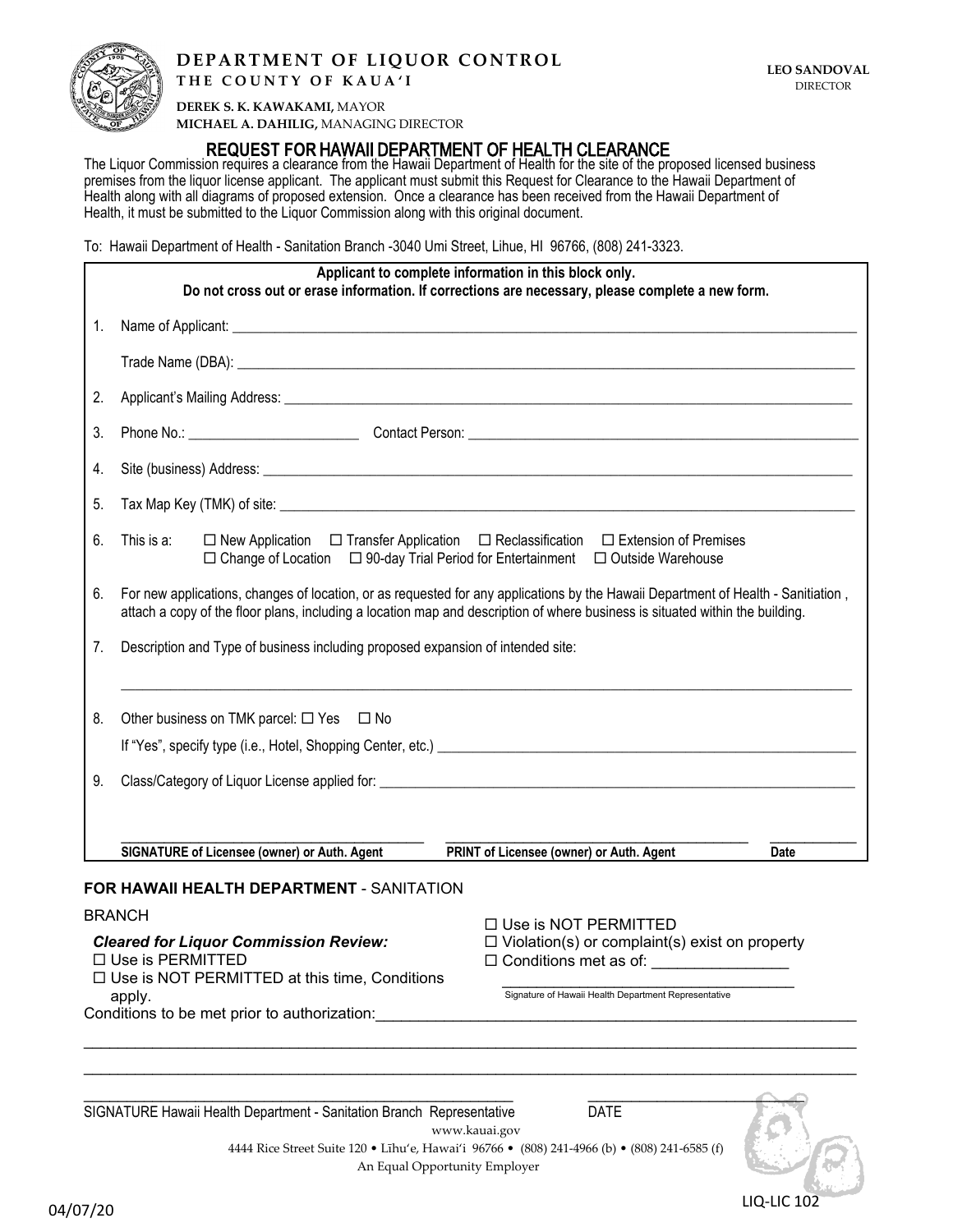

### **DEPARTMENT OF LIQUOR CONTROL THE COUNTY OF KAUA'I**

**DEREK S. K. KAWAKAMI,** MAYOR **MICHAEL A. DAHILIG,** MANAGING DIRECTOR

### **REQUEST FOR** PUBLIC WORKS - BUILDING DIVISION CLEARANCE

The Liquor Commission requires a clearance from the public works- building division for the site of the proposed licensed business premises from the liquor license applicant. The applicant must submit this Request for Clearance to the Public Works - Building Division along with all diagrams of proposed extension. Once a clearance has been received from the Public Works - Building Division, it must be submitted to the Liquor Commission along with this original document.

To: County of Kauai, Public Works - Building Division, 4444 Rice Street, Suite 175, Lihue, HI 96766, (808) 241-4858.

| Applicant to complete information in this block only.<br>Do not cross out or erase information. If corrections are necessary, please complete a new form. |                                                                                                                                                                                                                                                         |  |  |
|-----------------------------------------------------------------------------------------------------------------------------------------------------------|---------------------------------------------------------------------------------------------------------------------------------------------------------------------------------------------------------------------------------------------------------|--|--|
| 1.                                                                                                                                                        |                                                                                                                                                                                                                                                         |  |  |
|                                                                                                                                                           |                                                                                                                                                                                                                                                         |  |  |
| 2.                                                                                                                                                        |                                                                                                                                                                                                                                                         |  |  |
| 3.                                                                                                                                                        |                                                                                                                                                                                                                                                         |  |  |
| 4.                                                                                                                                                        |                                                                                                                                                                                                                                                         |  |  |
| 5.                                                                                                                                                        |                                                                                                                                                                                                                                                         |  |  |
| 6.                                                                                                                                                        | $\Box$ New Application $\Box$ Transfer Application $\Box$ Reclassification $\Box$ Extension of Premises<br>This is a:<br>$\Box$ Change of Location $\Box$ 90-day Trial Period for Entertainment $\Box$ Outside Warehouse                                |  |  |
| 6.                                                                                                                                                        | For new applications, changes of location, or as requested for any applications by the Public Works -Building Divison, attach a<br>copy of the floor plans, including a location map and description of where business is situated within the building. |  |  |
| 7.                                                                                                                                                        | Description and Type of business including proposed expansion of intended site:                                                                                                                                                                         |  |  |
| 8.                                                                                                                                                        | Other business on TMK parcel: $\Box$ Yes $\Box$ No                                                                                                                                                                                                      |  |  |
|                                                                                                                                                           | If "Yes", specify type (i.e., Hotel, Shopping Center, etc.) [14] The Content of the Content of the Content of the Content of the Content of the Content of the Content of the Content of the Content of the Content of the Con                          |  |  |
| 9.                                                                                                                                                        |                                                                                                                                                                                                                                                         |  |  |
|                                                                                                                                                           |                                                                                                                                                                                                                                                         |  |  |
|                                                                                                                                                           | SIGNATURE of Licensee (owner) or Auth. Agent<br>PRINT of Licensee (owner) or Auth. Agent<br>Date                                                                                                                                                        |  |  |
|                                                                                                                                                           | FOR PUBLIC WORKS- BUILDING DEPARTMENT USE                                                                                                                                                                                                               |  |  |
|                                                                                                                                                           | <b>ONLY:</b> Zoning District: <b>CONLY:</b> Zoning District:<br>$\Box$ Use is NOT PERMITTED                                                                                                                                                             |  |  |
|                                                                                                                                                           | <b>Cleared for Liquor Commission Review:</b><br>$\Box$ Violation(s) or complaint(s) exist on property<br>□ Use is PERMITTED<br>$\Box$ Conditions met as of:<br>$\Box$ Use is NOT PERMITTED at this time, Conditions                                     |  |  |
|                                                                                                                                                           | Signature of Building Division Representative<br>apply.<br>Conditions to be met prior to authorization:                                                                                                                                                 |  |  |
|                                                                                                                                                           |                                                                                                                                                                                                                                                         |  |  |

SIGNATURE Public Works - Building Division DATE

\_\_\_\_\_\_\_\_\_\_\_\_\_\_\_\_\_\_\_\_\_\_\_\_\_\_\_\_\_\_\_\_\_\_\_\_\_\_\_\_\_\_\_\_\_\_\_\_\_\_ \_\_\_\_\_\_\_\_\_\_\_\_\_\_\_\_\_\_\_\_\_\_\_\_\_ 04/07/20 LIQ-LIC 103

www.kauai.gov 4444 Rice Street Suite 120 • Līhu'e, Hawai'i 96766 • (808) 241-4966 (b) • (808) 241-6585 (f) An Equal Opportunity Employer